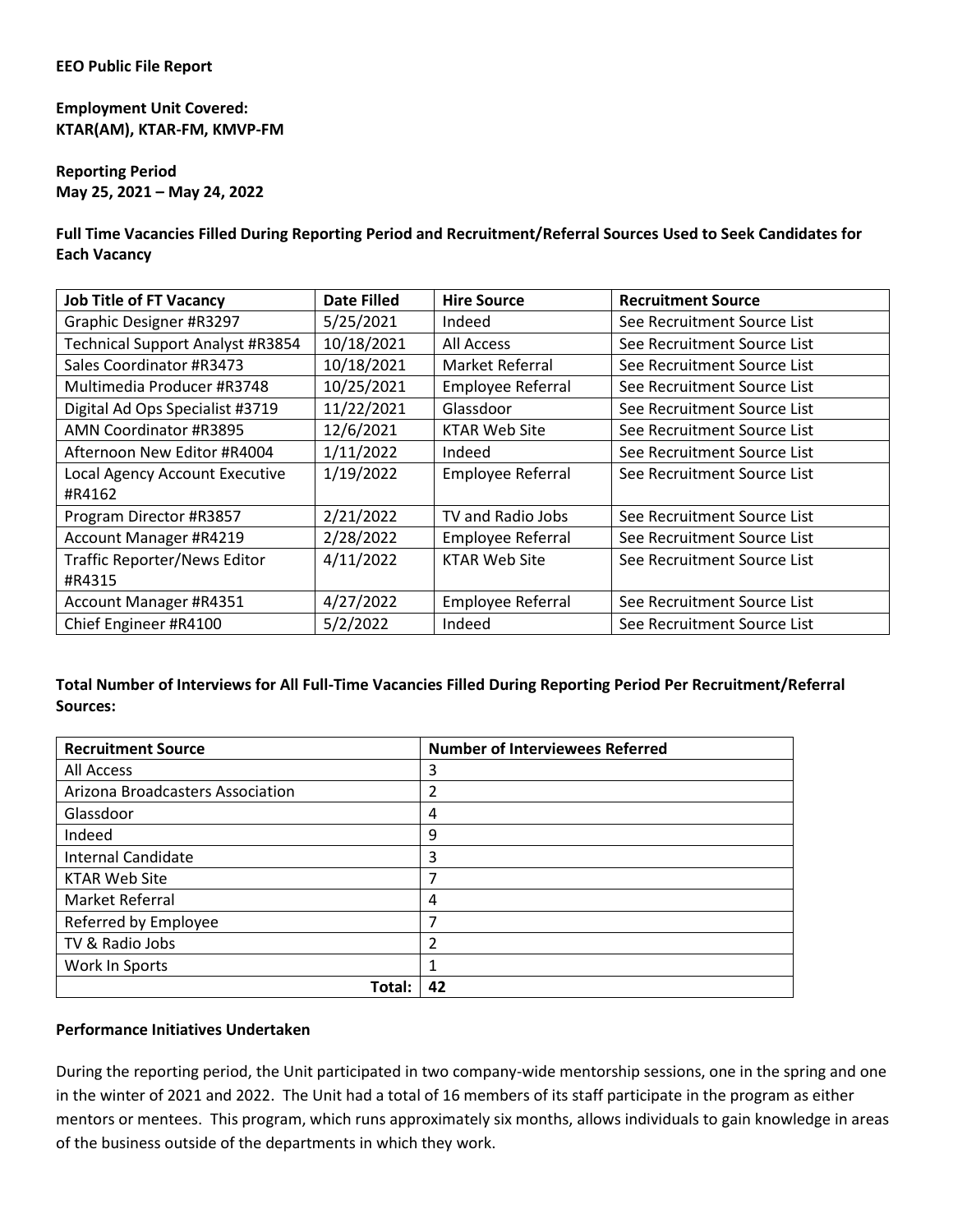The Unit's APD/News Director spoke to ASU student journalists through the National Association of Hispanic Journalists (11/18/2021) and shared information about KTAR, the experiences of radio journalists and her own journey in broadcasting. In addition, she spoke to high school students interested in journalism through Arizona State University and the Arizona Latino Media Association (3/4/2022). She presented on the importance of social media during news reporting.

During the reporting period, the Unit participated in two job fairs and four internship fairs. The job fairs included a career fair at the East Valley Institute of Technology which gave The Unit a forum to share career opportunities in the broadcasting industry with high school students (4/27/2022), and a City of Phoenix Diversity Employment Day Career Fair (5/18/2022). The four internship fairs were held virtually through ASU's Walter Cronkite School of Journalism and Mass Communication. These took place on October 22, 2021, October 29, 2021, March 25, 2022, and April 8, 2022. Our APD/Talk, Breaking News Editor, Afternoon Assignment Desk Editor, and Lead Sports Web Content Editor participated in the internship fair.

The Unit provides an internship program that runs throughout the year including Spring, Summer and Fall semesters of the college school year. The internship program allows college students to gain the necessary skills to acquire employment in the broadcast industry upon graduation. Interns receive academic credit for semester-long internships. Internships are offered to college students in news/talk programming and in sports programming/digital content. During the reporting period, the Unit had a total of 7 interns from Arizona State University's Walter Cronkite School of Journalism and Mass Communication.

During the reporting period, The Unit provided training opportunities for its management team and its employees. The Unit's HR Business Partner participated in a webinar on preparing for future crises: "Ask the Expert: Leveraging Lessons Learned: Preparing For the Next Crisis" (6/15/2021). The Unit's SVP/Market Manager and HR Business Partner participated in an in-person training on Unconscious Bias conducted by Franklin Covey (2/25/2022). In addition, employees of the Unit were given Franklin Covey All Access Passes and initiated individual and group training on Unconscious Bias. New managers also attended new manager training on Employment Law (3/10/2022).

The Unit began an initiative to meet with community leaders to ascertain their needs and to develop relationships to enhance station content and attract diverse candidates. The SVP/Market Manager and the Director of Community and Promotions met with Robin Reed, President and CEO of the Arizona Black Chamber of Commerce (3/14/22), and Angela Hughey, Co-Founder and President of One Community (4/14/2022).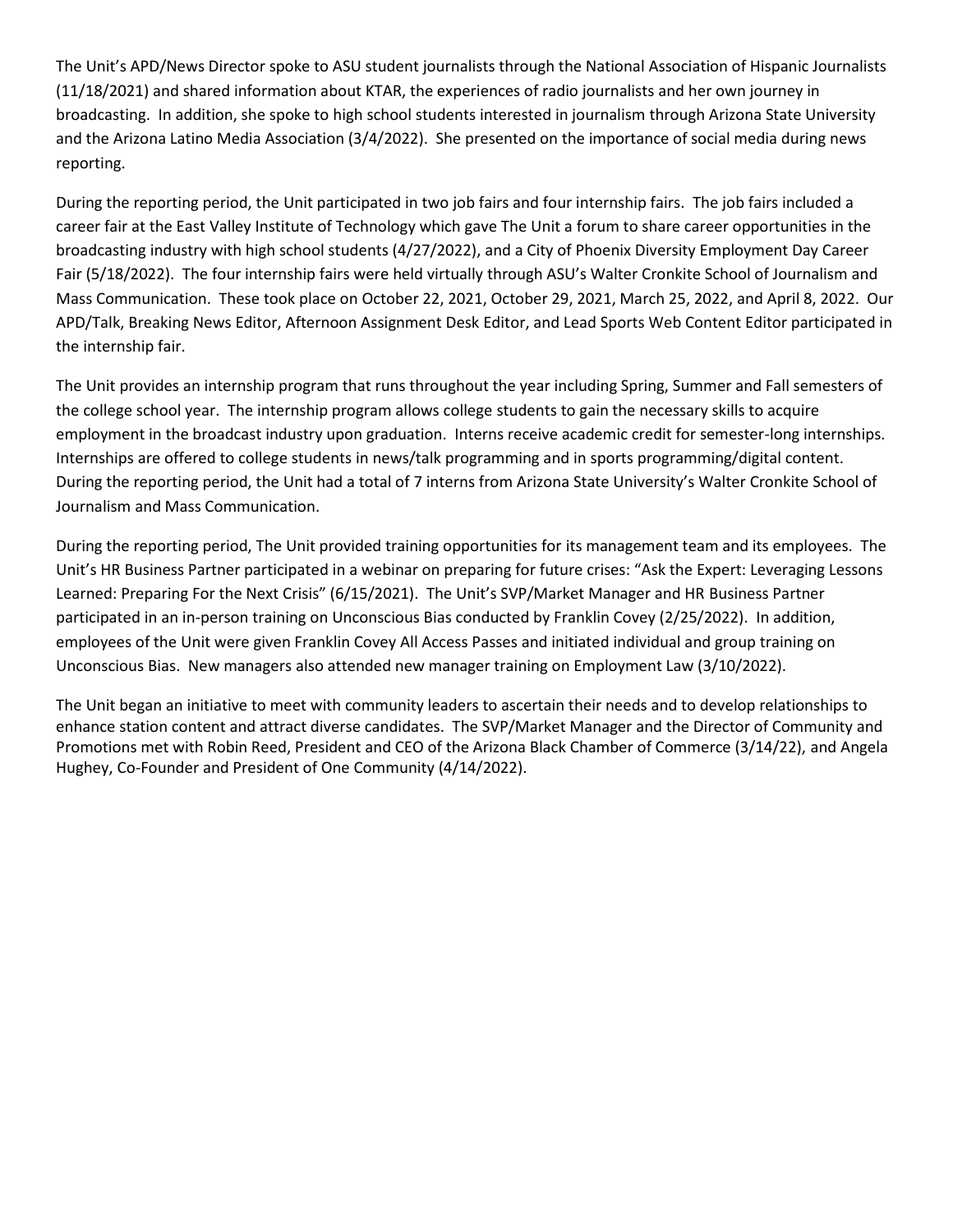**Recruitment Sources - The following sources receive notification of Unit job openings. The sources marked with an asterisk (\*) have requested and received notification of full-time job openings.**

| <b>Start Date:</b> | <b>End Date:</b> | <b>Recruitment Source:</b>                                              |
|--------------------|------------------|-------------------------------------------------------------------------|
| 17-May-2006        | 5/25/2021        | Anthem College (formerly High Tech Institute) * - NO LONGER IN BUSINESS |
|                    |                  | Contact: Melissa Estrada                                                |
|                    |                  | Address: 1515 E. Indian School Rd., Phoenix, AZ 85014                   |
|                    |                  | Phone: 602-627-1450                                                     |
| 17-May-2006        |                  | Area Agency on Aging*                                                   |
|                    |                  | Contact: Michael Harper                                                 |
|                    |                  | Address: 1366 E. Thomas Rd., #108, Phoenix, AZ 85014                    |
|                    |                  | Phone: 602-212-3792                                                     |
| 17-May-2006        |                  | Arizona Broadcasters Association*                                       |
|                    |                  | Contact: Barbara Shea-Pinkney                                           |
|                    |                  | Address: 555 N Central Avenue, Suite 302, Phoenix, AZ 85004             |
|                    |                  | Phone: 602-252-4833                                                     |
| 17-May-2006        |                  | Arizona OIC*                                                            |
|                    |                  | <b>Contact: Janet Shine</b>                                             |
|                    |                  | Address: 39 East Jackson Street, Phoenix, AZ 85004                      |
|                    |                  | Phone: 602-513-8311                                                     |
| 17-May-2006        |                  | <b>ASU Career Services*</b>                                             |
|                    |                  | <b>Contact: Job Services</b>                                            |
|                    |                  | Address: Student Svcs Bldg, 1151 S Forest Ave., #39, Tempe, AZ 85287    |
|                    |                  | Phone: 480-965-2350                                                     |
| 17-May-2006        |                  | AZ Bridge to Independent Learning*                                      |
|                    |                  | Contact: Lisa Purdy                                                     |
|                    |                  | Address: 5025 E. Washington St., Phoenix, AZ 85034                      |
|                    |                  | Phone: 602-443-0712                                                     |
| 01-Dec-2004        |                  | AZ Hispanic Chamber of Commerce*                                        |
|                    |                  | Contact: Rosa Fligg                                                     |
|                    |                  | Address: 1020 E. Missouri Avenue, Phoenix, AZ 85014                     |
|                    |                  | Phone: 602-279-1800                                                     |
| 01-Dec-2004        |                  | AZ Women Ed. & Employment*                                              |
|                    |                  | Contact: Sufina Ricardes Lazo                                           |
|                    |                  | Address: 914 W. Hatcher Rd., Phoenix, AZ 85021                          |
|                    |                  | Phone: 602-371-1216                                                     |
| 18-Feb-2014        |                  | Careerbuilder                                                           |
|                    |                  | Contact: Frank Boyd                                                     |
|                    |                  | Address:                                                                |
|                    |                  | Phone: 678-254-4756                                                     |
| 01-Dec-2004        |                  | Chicanos Por La Causa*                                                  |
|                    |                  | <b>Contact: Kristal Mathews</b>                                         |
|                    |                  | Address: 7611 W. Thomas Rd., Phoenix, AZ 85033                          |
|                    |                  | Phone: 602-527-8451                                                     |
| 01-Dec-2004        |                  | DES Job Services*                                                       |
|                    |                  | <b>Contact: Wallen Gustin</b>                                           |
|                    |                  | Address: 4635 S. Central Ave., Phoenix, AZ 85040                        |
|                    |                  | Phone: 602-309-6603                                                     |
| 01-Dec-2004        |                  | DeVry Institute*                                                        |
|                    |                  | Contact: Linda Carpenter                                                |
|                    |                  | Address: 2149 W. Dunlap Ave., Phoenix, AZ 85012                         |
|                    |                  | Phone: 877-496-9050                                                     |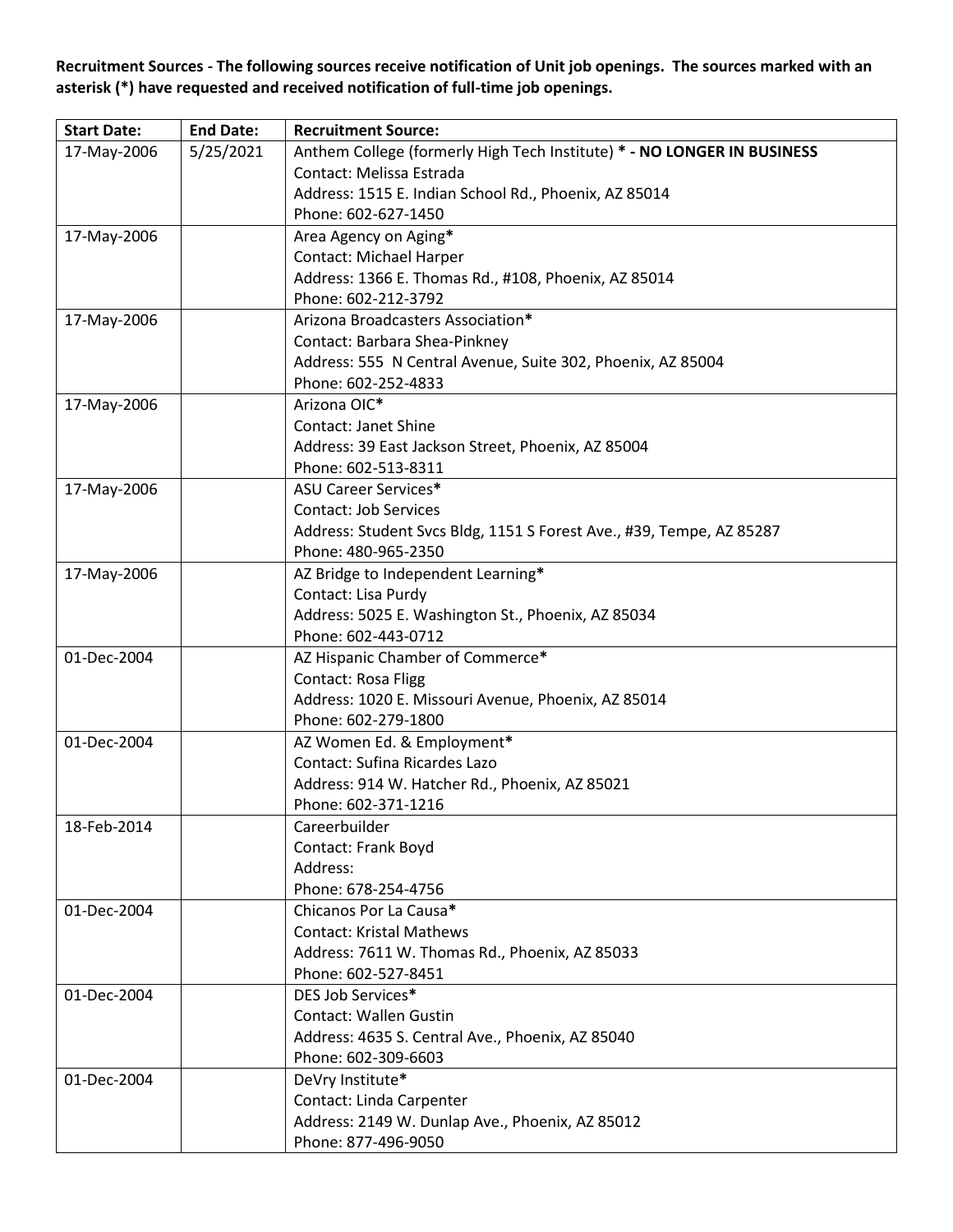| <b>Start Date:</b> | <b>End Date:</b> | <b>Recruitment Source:</b>                                         |
|--------------------|------------------|--------------------------------------------------------------------|
| 17-May-2006        |                  | Fresh Start Women's Foundation*                                    |
|                    |                  | Contact: Julie Schaffer                                            |
|                    |                  | Address: 1130 E. McDowell Rd., Phoenix, AZ 85006                   |
|                    |                  | Phone: 602-261-7162                                                |
| 28-Apr-2005        |                  | Friendly House*                                                    |
|                    |                  | Contact: Job Services                                              |
|                    |                  | Address: 113 W. Sherman Street, Phoenix, AZ 85003                  |
|                    |                  | Phone: 602-257-1870                                                |
| 01-Dec-2004        |                  | Governor's Office of Equal Opp*                                    |
|                    |                  | Contact: Kerry Schleappe                                           |
|                    |                  | Address: 100 N. 15 <sup>th</sup> Avenue, Phoenix, AZ 85006         |
|                    |                  | Phone: 602-542-3711                                                |
| 17-May-2006        |                  | Greater Phoenix Black Chamber*                                     |
|                    |                  | <b>Contact: Robin Reed</b>                                         |
|                    |                  |                                                                    |
|                    |                  | Address: 2390 E. Camelback Road, Ste 130., Phoenix, AZ 85016       |
|                    |                  | Phone: 602-307-9926                                                |
| 01-Dec-2004        |                  | Greater Phoenix Urban League*                                      |
|                    |                  | Contact: Mel Hannah                                                |
|                    |                  | Address: 1402 S. 7th Avenue, Phoenix, AZ 85007                     |
|                    |                  | Phone: 602-253-7359                                                |
| 01-May-2013        |                  | Indeed                                                             |
|                    |                  | Contact: Indeed, Inc.                                              |
|                    |                  | Address: 6433 Champion Grandview Way, Building 1, Austin, TX 78750 |
|                    |                  | Phone: 800-462-5842                                                |
| 22-Apr-2005        | 5/25/2021        | ITT Technical Institute* - NO LONGER IN BUSINESS                   |
|                    |                  | <b>Contact: Jena Matthews</b>                                      |
|                    |                  | Address: 5005 S. Wendler Dr., Tempe, AZ 85282                      |
|                    |                  | Phone: 602-437-7511                                                |
| 11-Mar-2005        |                  | Job Service of Arizona*                                            |
|                    |                  | <b>Contact: Wallen Gustin</b>                                      |
|                    |                  | Address: 4635 S. Central Ave., Phoenix, AZ 85040                   |
|                    |                  | Phone: 602-309-6603                                                |
| 01-Dec-2004        |                  | KMVP (formerly KPKX) Web Site                                      |
|                    |                  | <b>Contact: Connie Drushel</b>                                     |
|                    |                  | Address: 7740 N 16th Street, Suite 200, Phoenix, AZ 85020          |
|                    |                  | Phone: 602-274-6200                                                |
| 01-Dec-2004        |                  | <b>KTAR Web Site</b>                                               |
|                    |                  | <b>Contact: Connie Drushel</b>                                     |
|                    |                  | Address: 7740 N. 16th Street, #200, Phoenix, AZ 85020              |
|                    |                  | Phone: 602-274-6200                                                |
| 11-May-2012        |                  | LDS Church*                                                        |
|                    |                  | Contact: Chuck Buckhannon                                          |
|                    |                  | Address:                                                           |
|                    |                  | Phone:                                                             |
| 22-Apr-2005        |                  | Maricopa County Community College District*                        |
|                    |                  | Contact: Julie Plombon                                             |
|                    |                  | Address: 1202 W. Thomas Rd., Phoenix, AZ 85013                     |
|                    |                  | Phone: 602-285-7840                                                |
| 19-May-2006        |                  | Maricopa County Workforce Conn*                                    |
|                    |                  | <b>Contact: Randee Reider</b>                                      |
|                    |                  | Address: 234 N. Central Ave., 3rd Fl, Phoenix, AZ 85004            |
|                    |                  | Phone: 602-372-4884                                                |
|                    |                  |                                                                    |